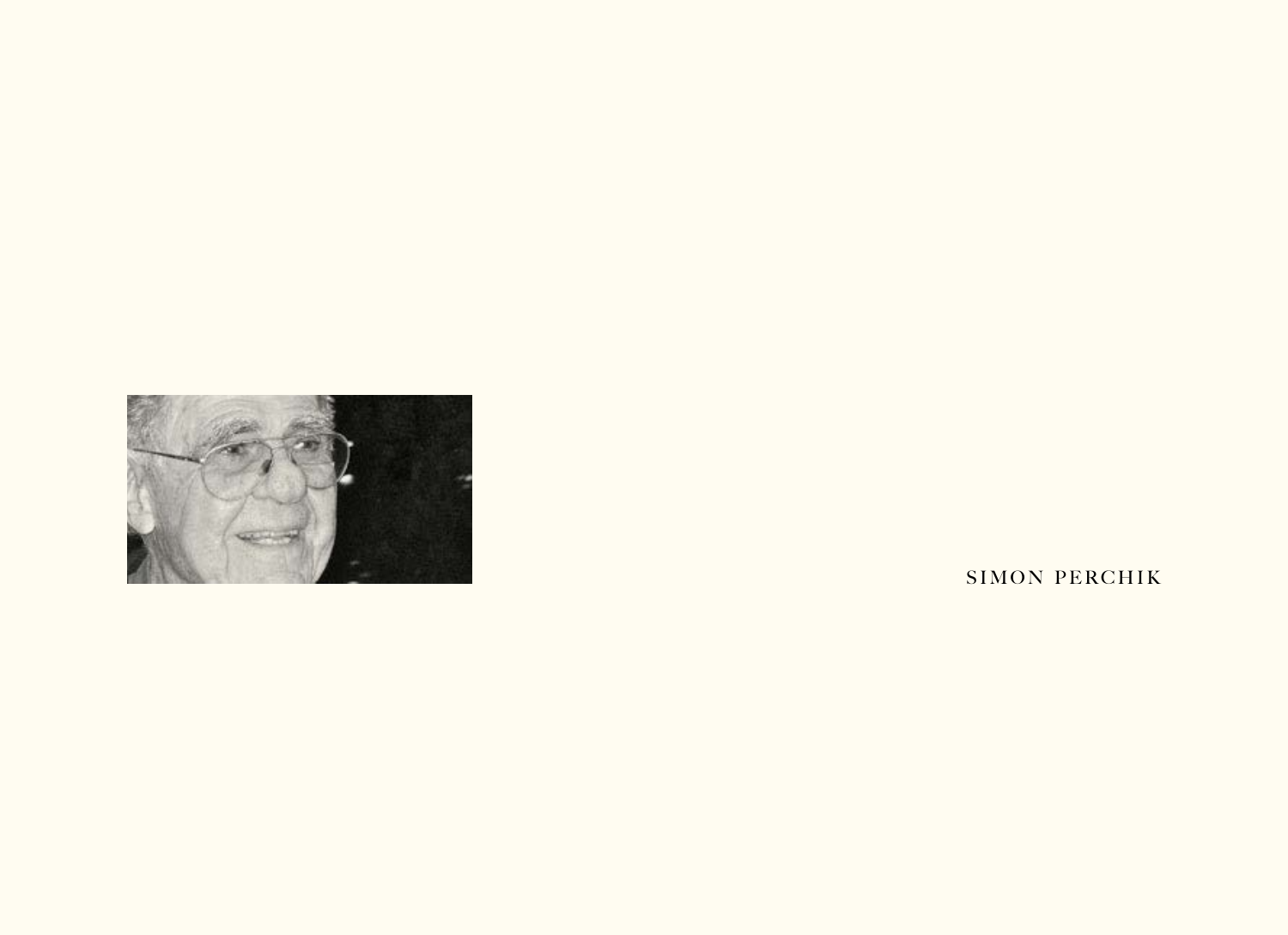## Poems

\*

Though over the doorway an old horseshoe clinks empties inside a single nail

keeping it warm --a small room a stove, the iron pot covered with a ceiling

used to a door that opens and closes for no reason at all

collects what's around left out for good luck then winter

--even in the cold you sleep on this kitchen floor with its invisible nails

and creaking side to side the way the sun is struck one morning to the next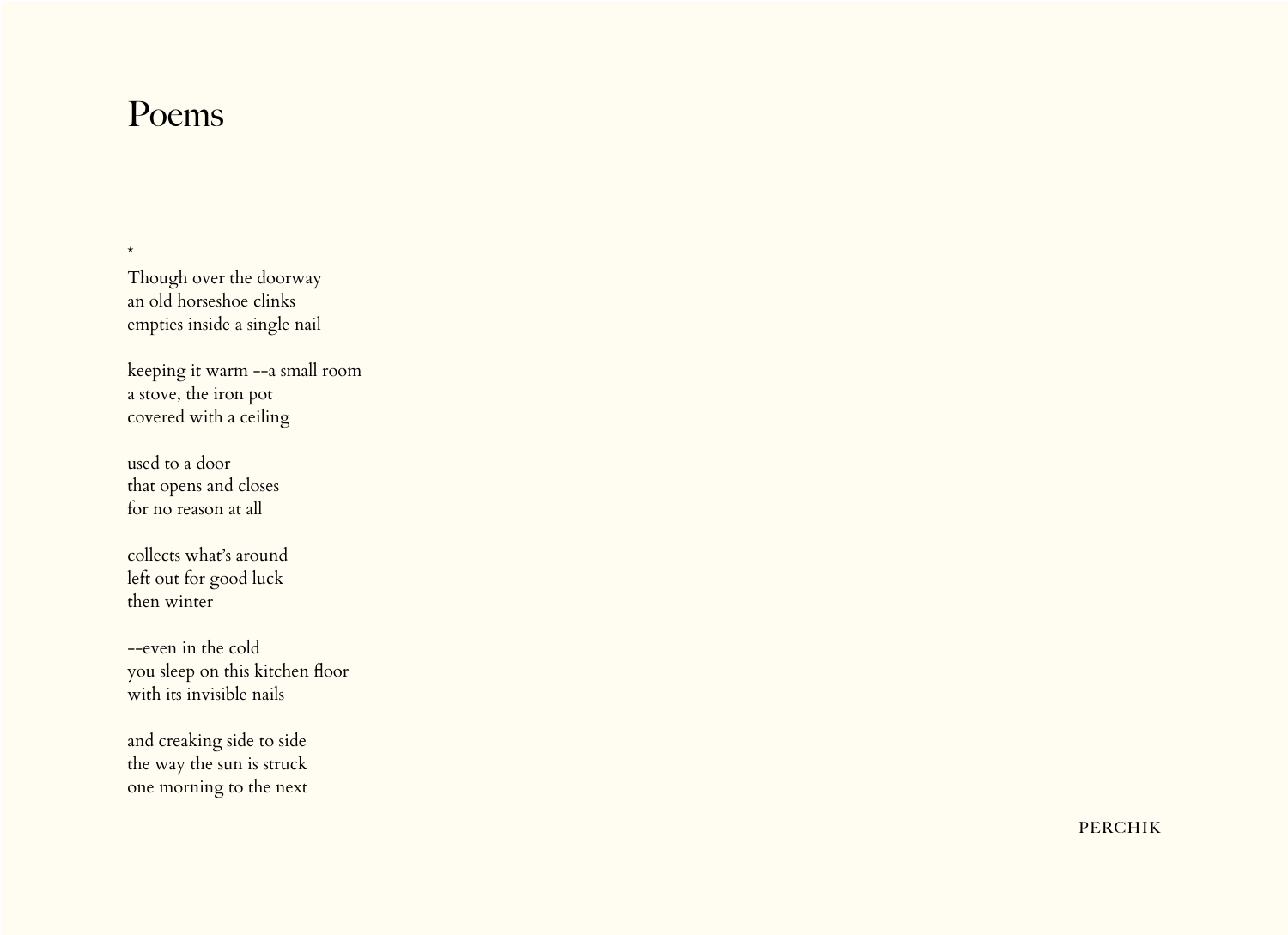then back after the burial --a clear advantage --you don't give the sun a chance

let it burn as the faint scent from oak flooring --you have to make it work.

\*

These petals taking command, the flower pinned down and the work stops –your breath dragged back

where it's safe and in your lungs hides the way each sky is named after the word for stone

for this small grave each Spring the dirt adds to till suddenly you are full height, your lips

defending you against the cold waiting it out in your mouth –they too want you to talk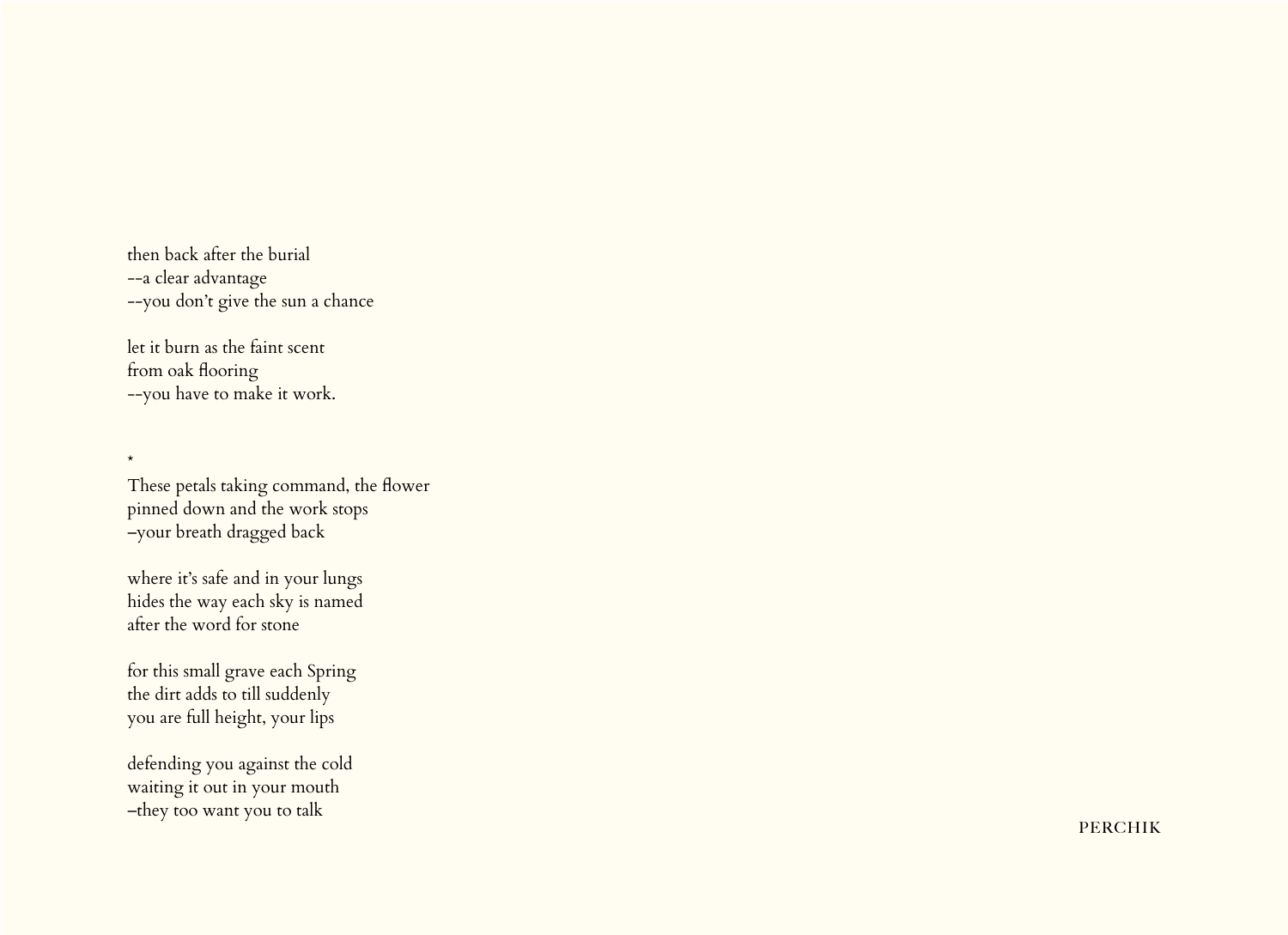to call them by name say what they sound like turning away, alone, alone and alone.

Both hands and this ink the way the dead are sheltered –you fill the pen

\*

with slowly behind loosen those tiny stones you still drink from :you write

as if this shovel had carried away the Earth into moonlight where mourners

appear underneath your fingertips as words and rain and lips –there's always a first time

–the ink would overflow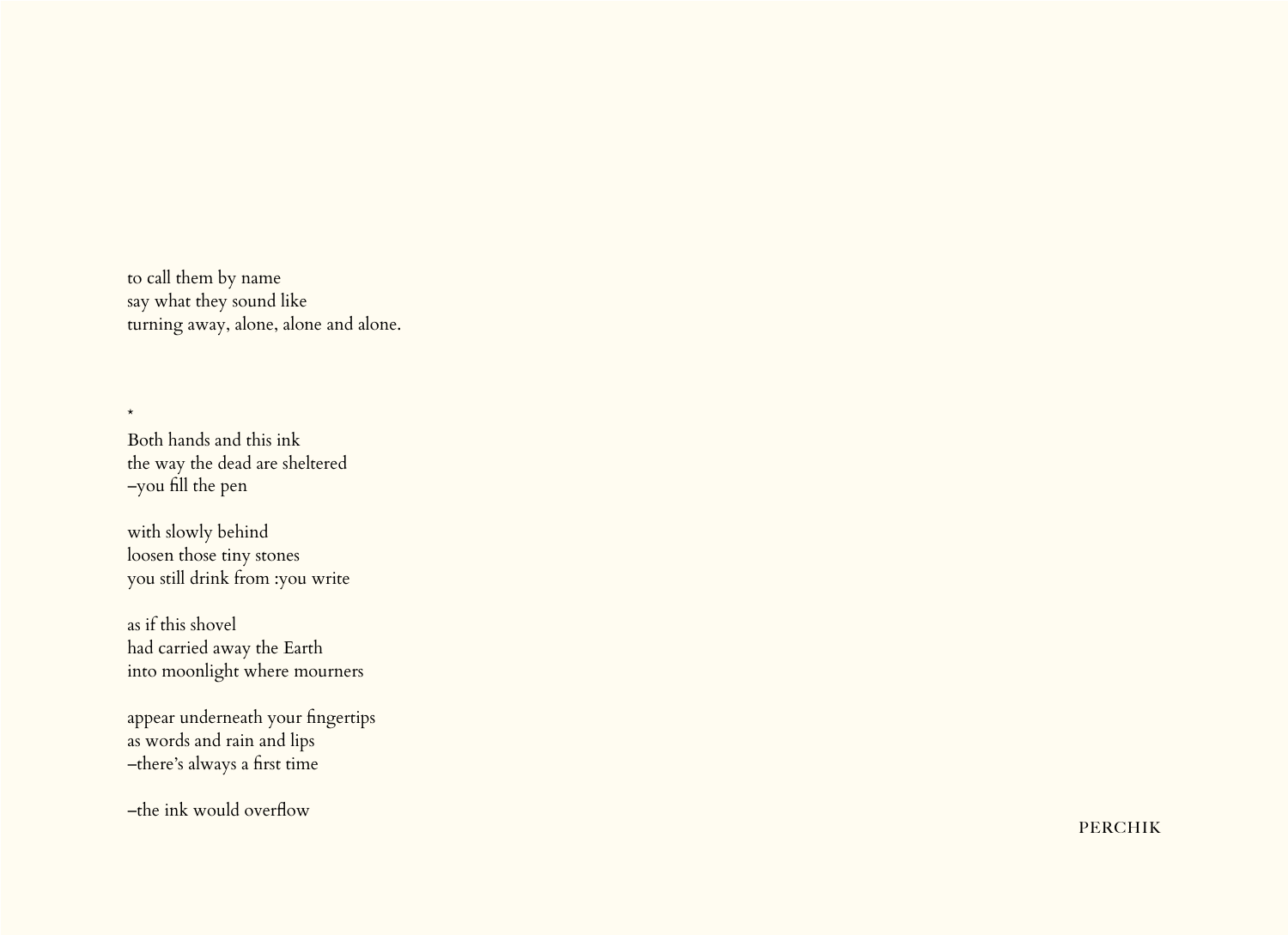rush through the lines left helpless on this page

–you hold on –why not! –already a fountain digging for the sky

\*

its unfinished grave and every evening is an everywhere her heartbeat.

Lifted too close this leaf fastens on your sleeve and dries --it must know why one ear hears sooner than the other forces you to turn and climb till there's nothing left to lose, the sun worthless, the air limping, poisonous

--you hold in your arm what every tree finds too heavy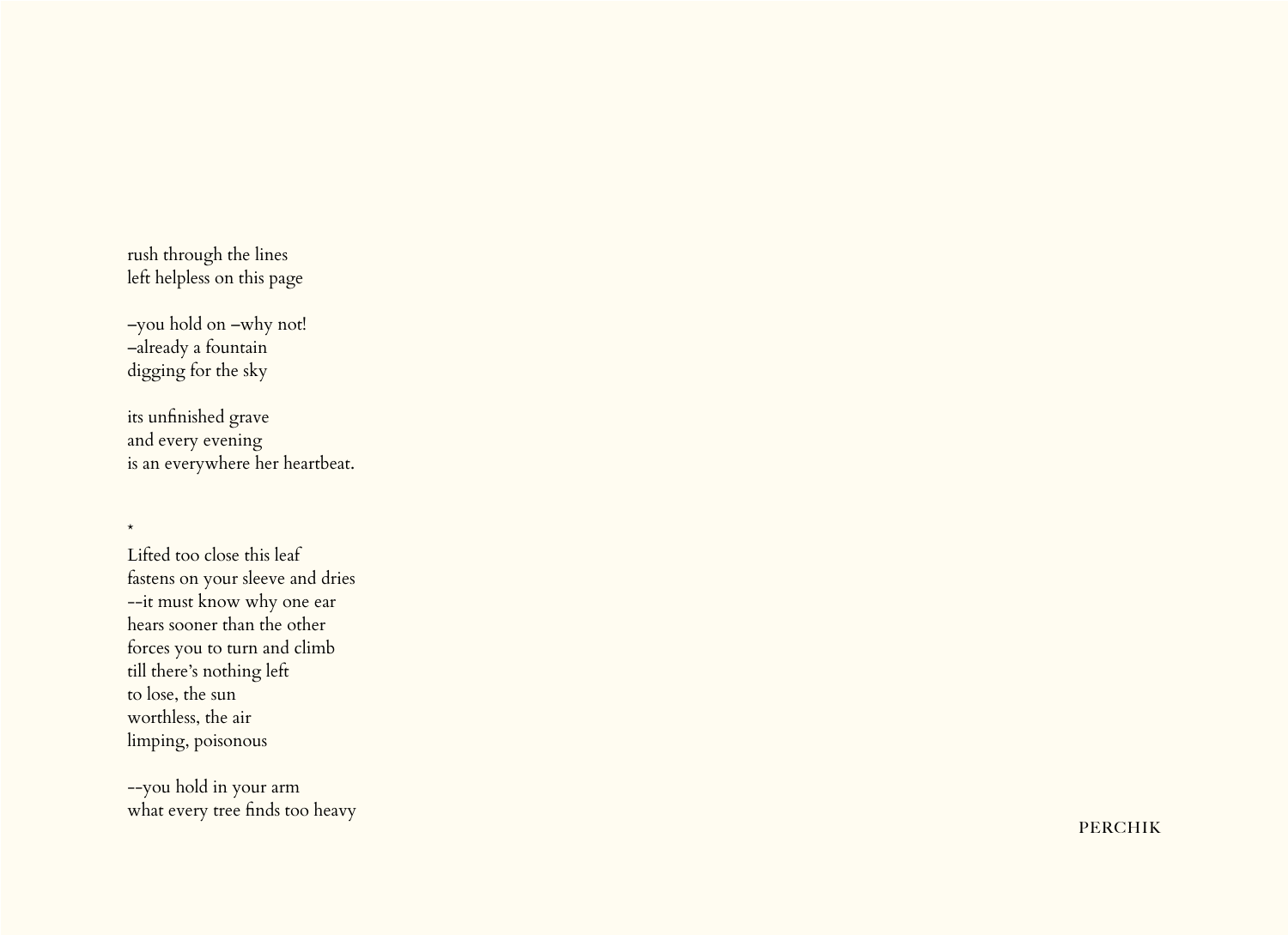throws out and even in winter you pick up from there crumple your fingers till their bones want to live at the bottom but only one recognizes oak from when the moon fills up the sea drop by drop and your knuckles pounding against each other.

You lean against the way each evening fills this sink waist-deep though the dirt smells from seaweed

and graveyard marble --the splash worn down, one faucet abandoned the other gathers branches

from just stone and rainfall --by morning these leaves will lift a hand to your face

\*

--you drain the weatherbeaten the mouthfuls and slowly the mud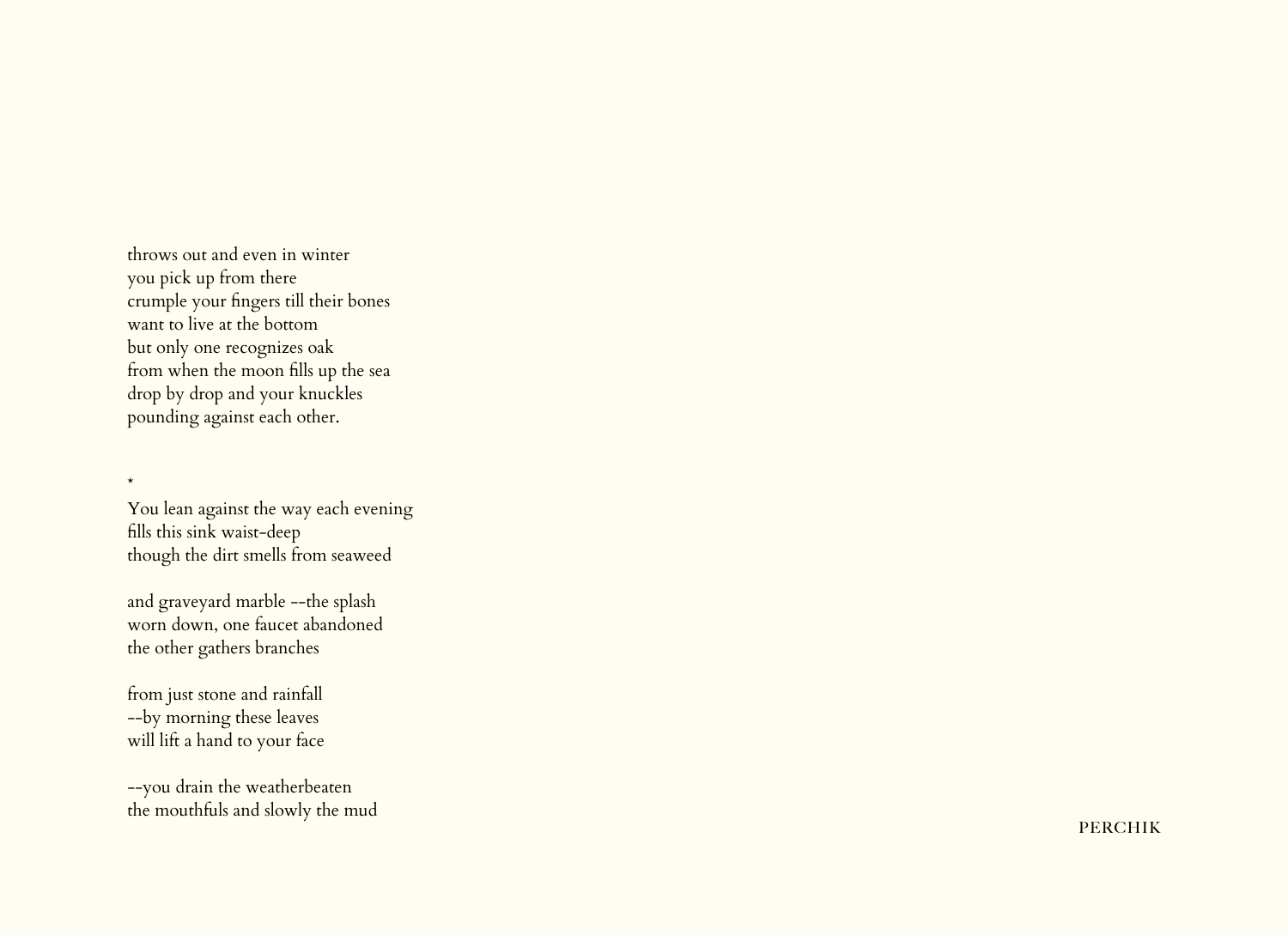caresses your throat --you go

shaved and the gravel path sticks to your skin, flowing half shovel, half trembling.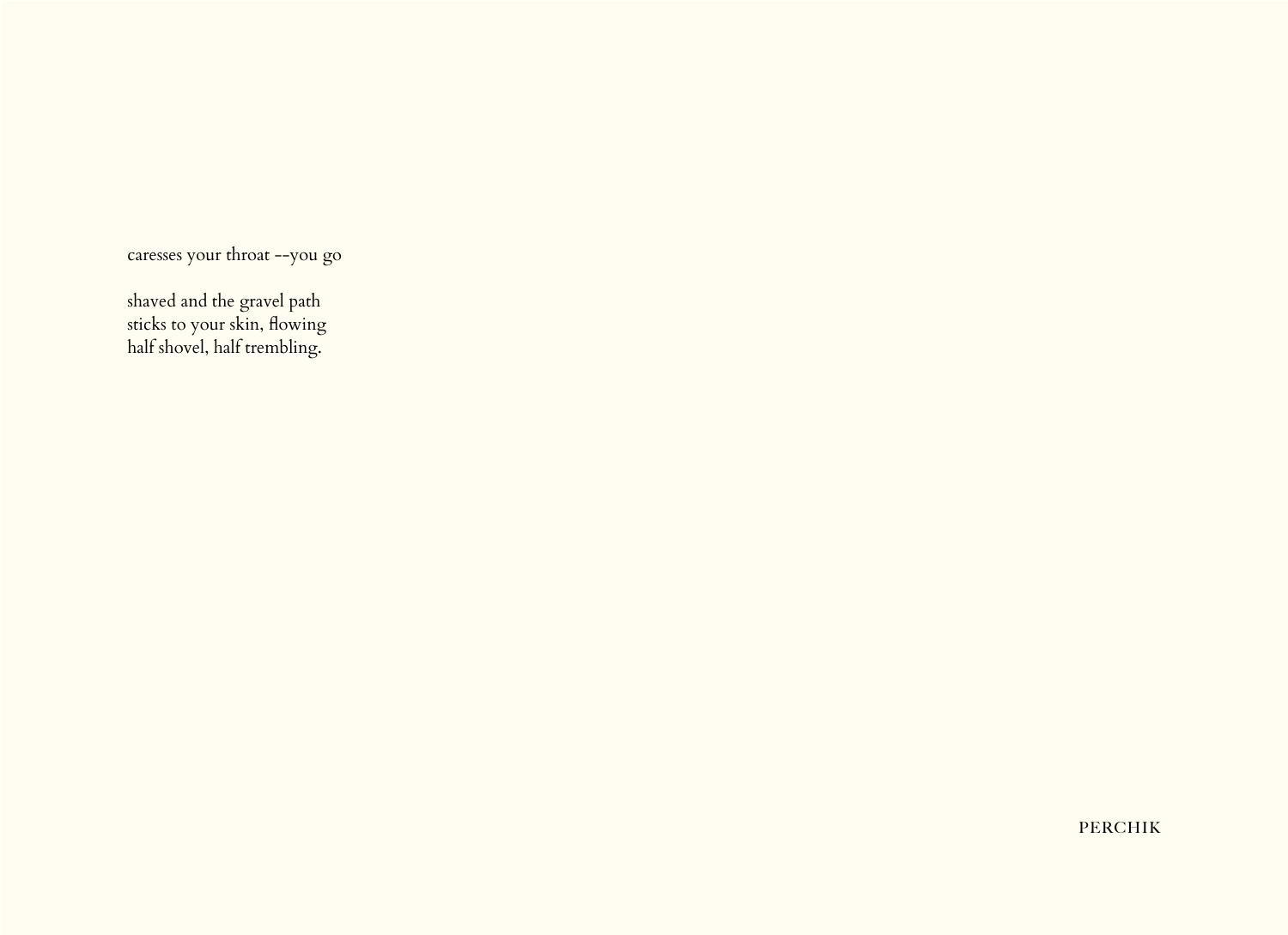## Poems

\*

You can still make out the stars though it's noon and the beach changes -–you can tell by the feel

and listening for engine scrap breaking apart, smelling from smoke expects you to stand up barefoot

keep struggling with shoreline --you're not new to this will start the grill weeks ahead

as if stars are never sure are milling around, forgot all about the darkness you're breathing in

and no way now to pick and choose the fires however small or close to some ocean or daylight

till it creaks and your mouth no longer lit for kisses and songs about nothing.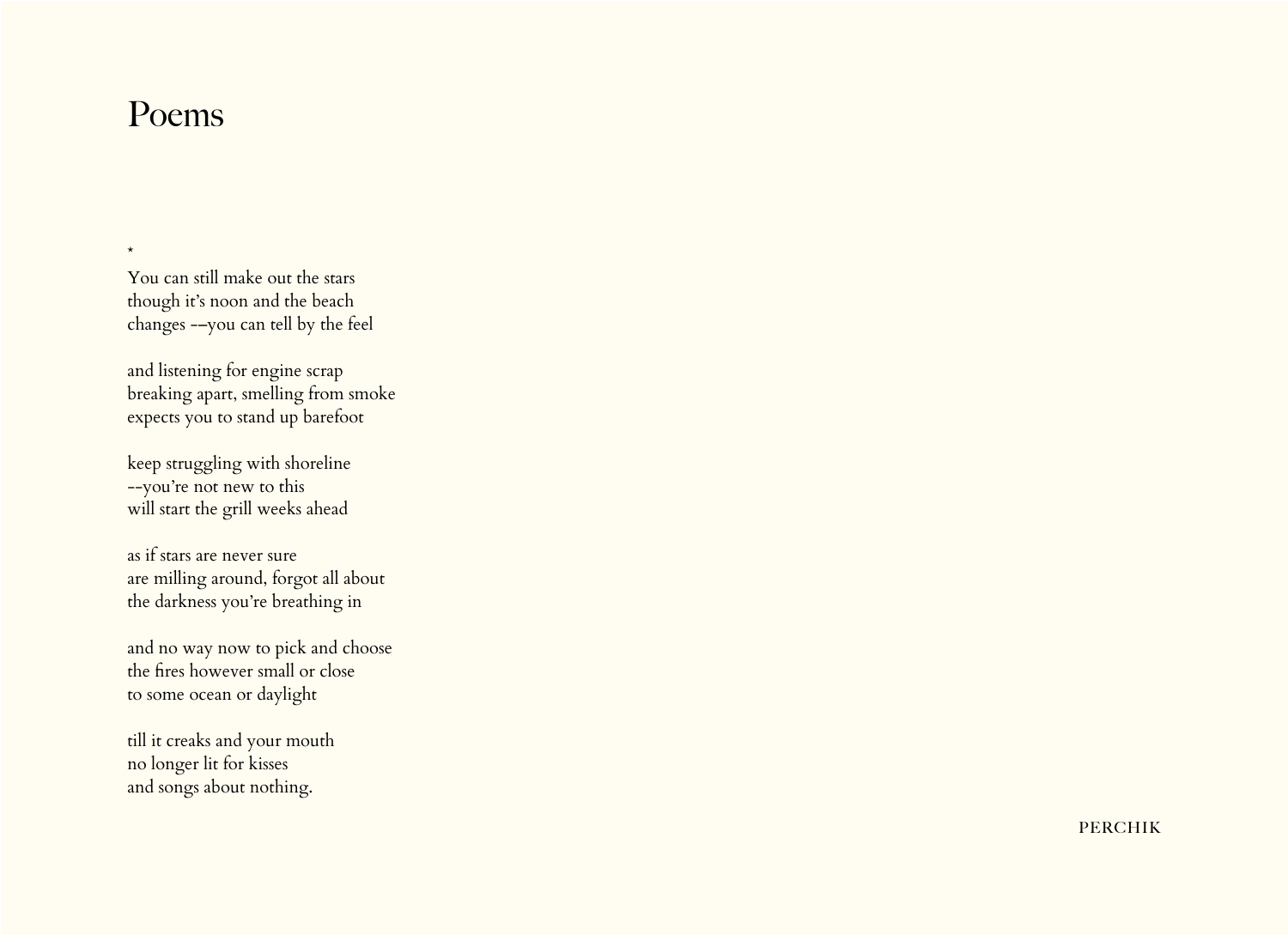The dead are already holding hands and what's left they share as memories -–in the meantime

\*

who do you suppose makes this tea and the smoked fish, then room for the grandchildren you almost forgot

were born later –-the dead are no better at it than you --they mix up dates and places

though what pins them down is no longer the flowers soothed by each other and vague streams

--no, it wasn't you lifting this cup passing itself off as empty with nothing inside to unwrap

--from the start the dead form a circle as if they still expect to sing out loud and you would hear it, open your mouth.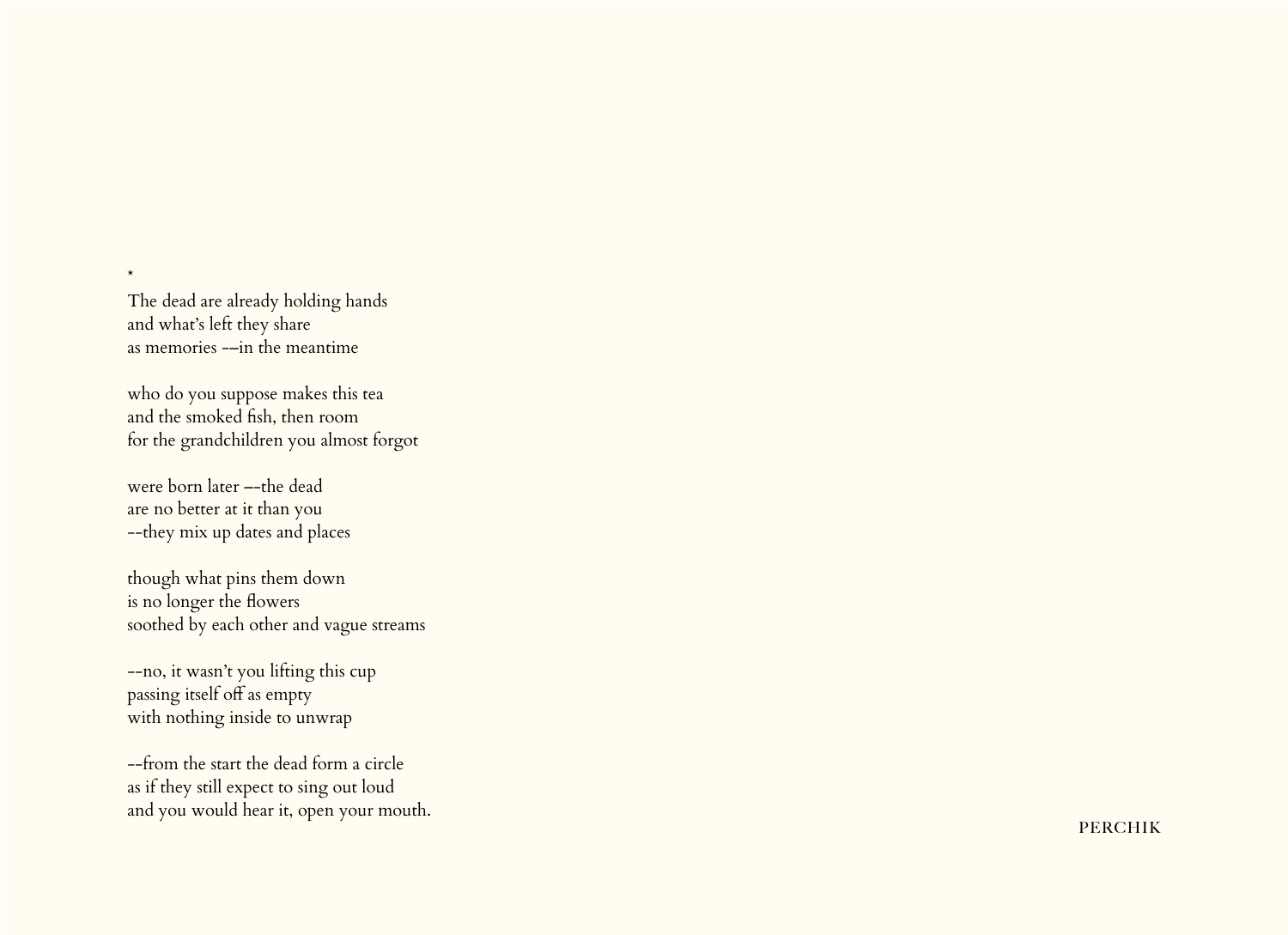Though the flash has left his hair combed back with hers held down by iron straps and waiting -–the dead

\*

\*

are never ready for a wedding go house to house, ask for enough in case you've seen these two

alive somewhere, rubbing their eyes as if the photographer might set off another miracle and nothing change

the way every grave goes door to door as rain –-would jam each drop open alongside all these flowers, smelling

from bare wire, fresh dirt, storms counting the ones that already reached the ground and not moving.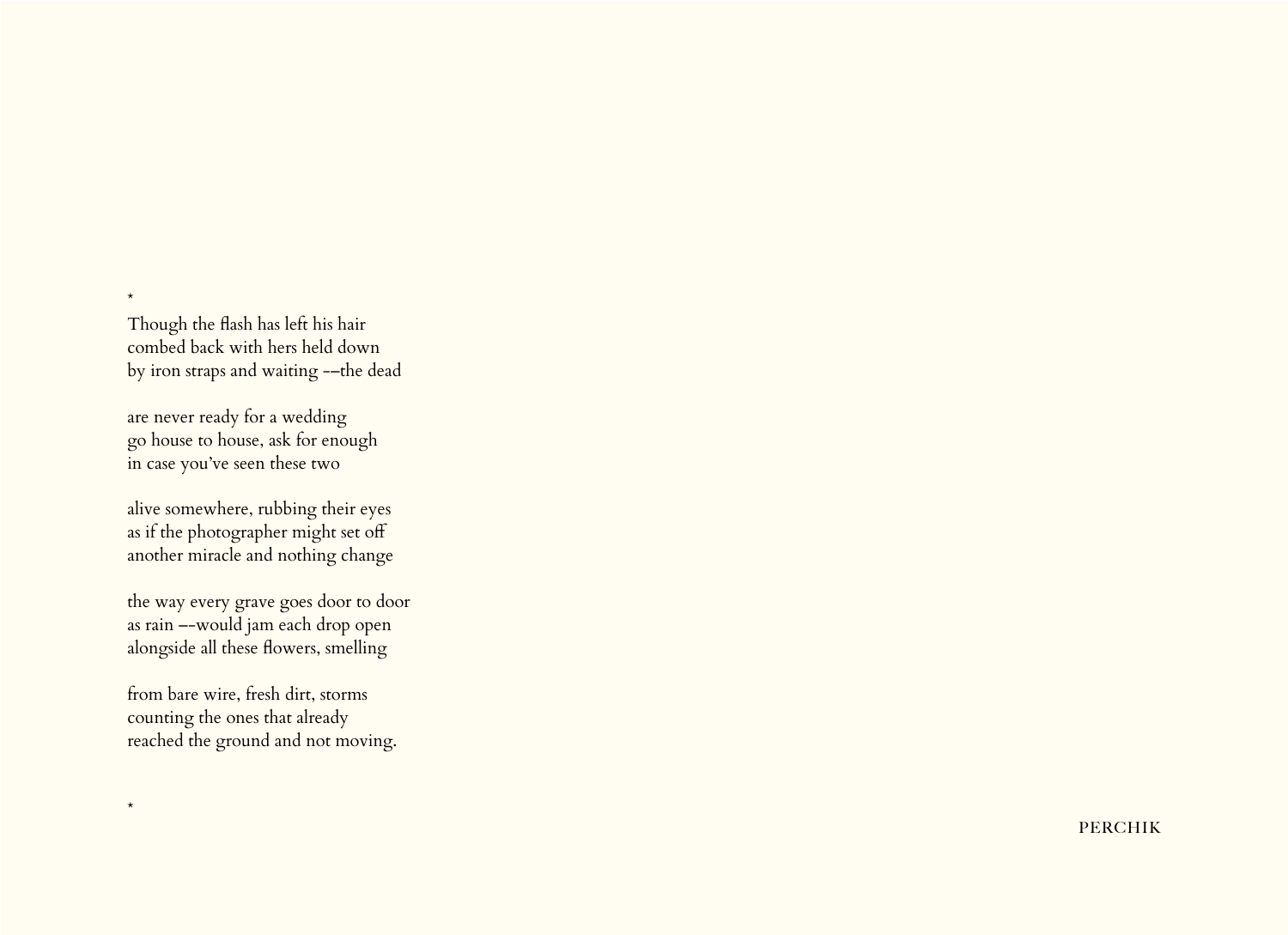Empty and the sand follows you along Broadway as if some dampness

was left for shoreline moves the IRT up then down the way clammers

use their feet to rake --you walk on tracks careful not to miss

while the train underneath breaks open its doors all at once –-no, you don't jump

nothing like that --these shells are the same the mad feel for

though their sweat takes the place water grieves into and their mouths are the same

let you yell down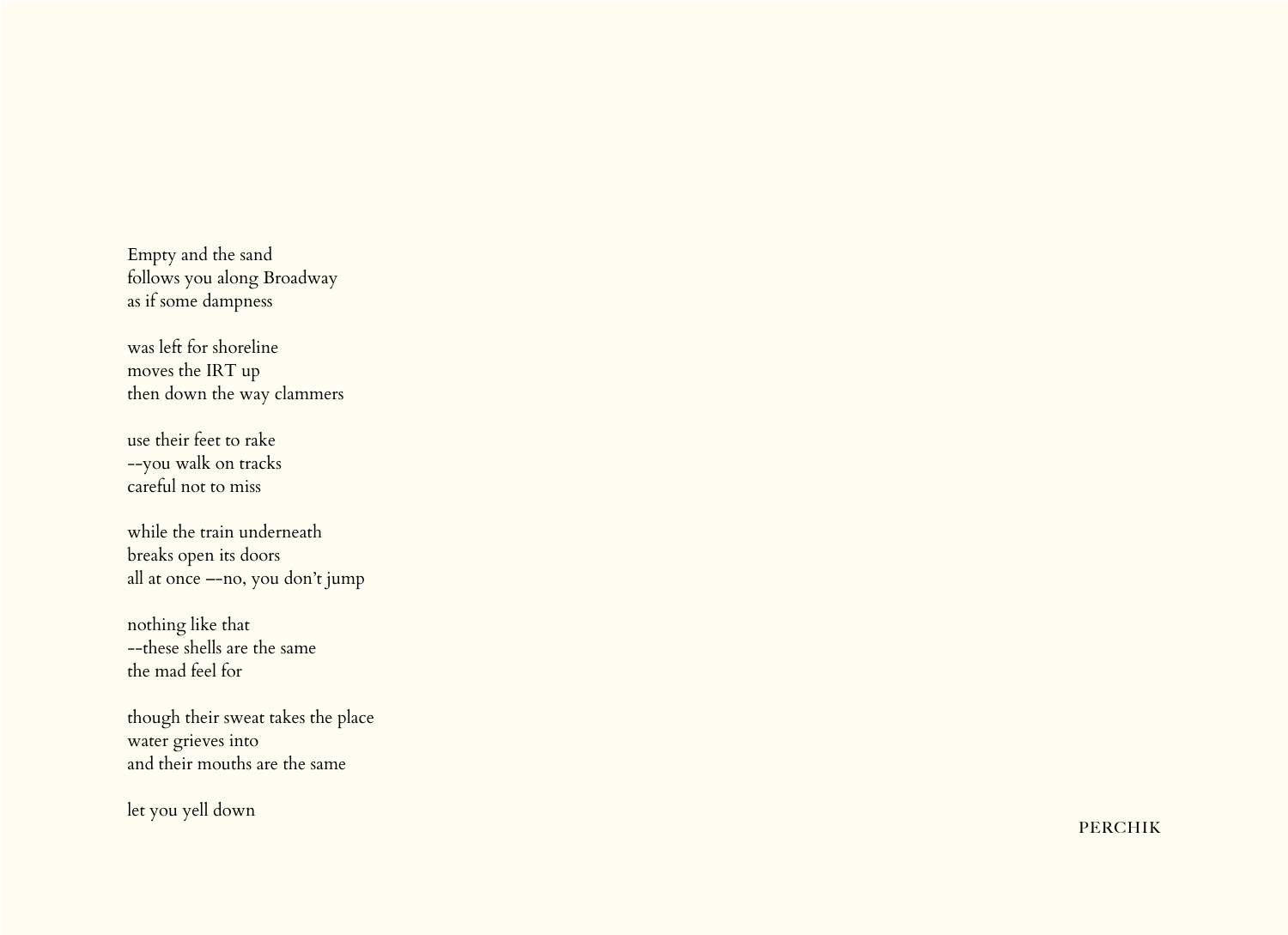and not a mark inside your body to call you by.

All day and your arms need the smock loose and white gloves

\*

--this barnacle is the kind that spirals toward the light already nurses

on a rock half at anchor half this kitchen table --a small loaf and already

ravenous though once it's cut it begins to circle closer and what your arms free

is no longer joined at the heart born over and over